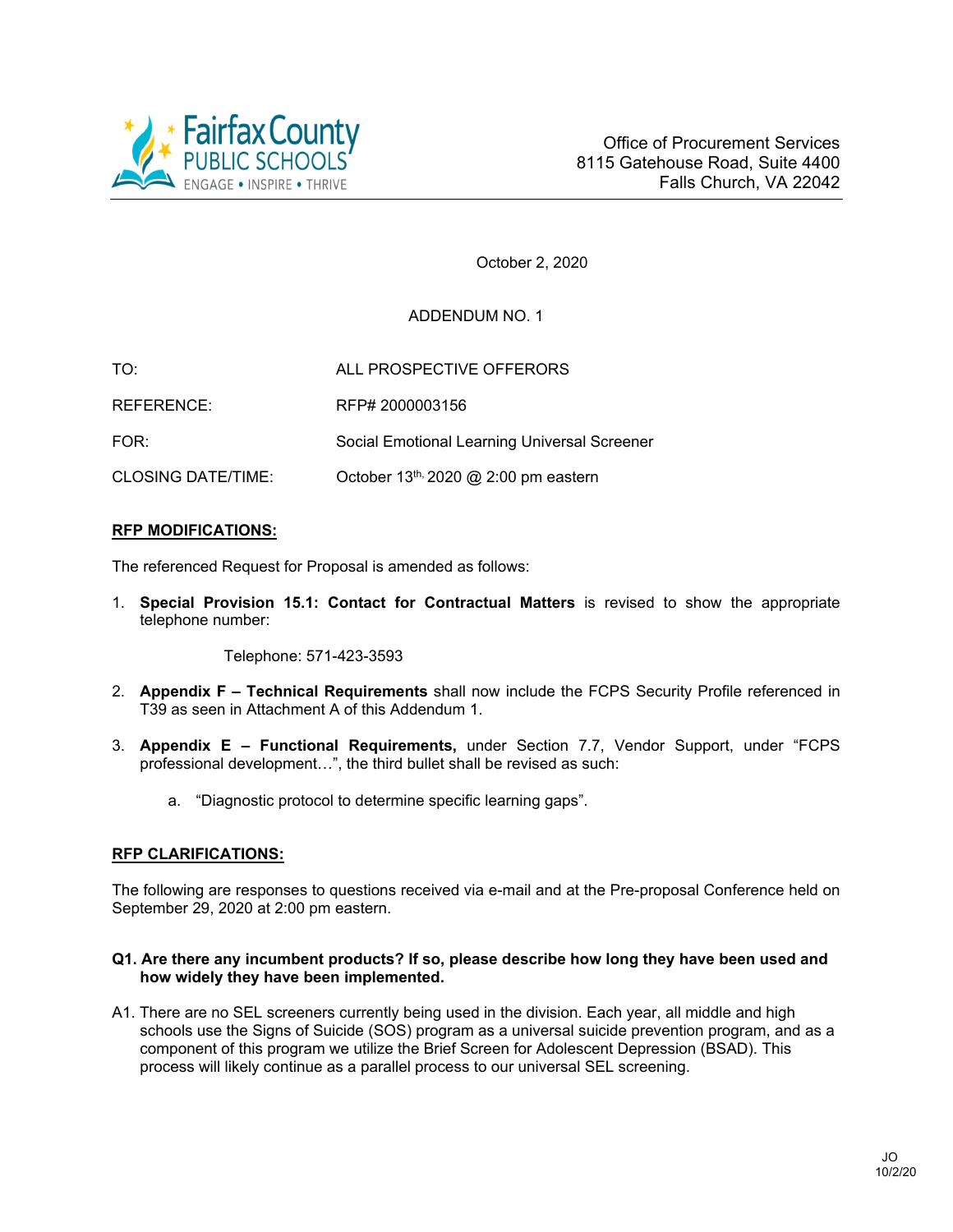Addendum No. 1 RFP# 2000003156 Page 2 of 10

- **Q2. If a vendor does not have the requisite experience delivering the related services to K-12 or Higher Education institutions of over 90,000 students, would the vendor automatically be disqualified?**
- A2. Special Provision 2: Minimum Qualifications states: *If an Offeror fails to respond to each qualification, or if FCPS determines from the response that an Offeror does not meet any one of the minimum qualifications, its proposal may be deemed non-responsive and disqualified from further consideration.* Each proposal will be vetted to make this determination.
- **Q3. What is the process if you find that your requirements result in a lack of qualified vendors or only one vendor is identified, and therefore this is not a competitive bid? We ask because, to our knowledge there may be only one (and possibly none at all) vendor that would meet both your functional requirements (assuming you're looking for products that would comply with quality guidelines issued by organizations that are responsible for defining quality criteria for screeners – for example, APA, National Council on Measurement in Education [NCME], and WHO) and organizational experience requirements (i.e., serving 90,000 or more students and for 5 years or more).**
- A3. If it is agreed upon internally that these functional requirements are unattainable, those functional requirements will be amended before the solicitation closes via an addendum. In the event there is one or zero competitive proposals, the solicitation will be cancelled. Requirements will be updated and a new solicitation will be released.

### **Q4. What is the District's anticipated budget for this program by year?**

- A4. This information is not available at this time.
- **Q5. Does the District have a plan for how it would like to scale implementation of the screener (e.g., district-wide year 1, 40% of schools year one, 100% year two, etc.) or would they like the vendor to make a suggestion?**
- A5. We are in the process of developing a scaled implementation plan and are open to vendor suggestions.

### **Q6. Are there page limits for responses to the Functional Requirements? Can one Append material that details applications or illustrates products that support a succinct text?**

A6. There is no page limit for responses to the Functional Requirements, however Special Provision 17.4 states: "*Unnecessarily elaborate brochures of other presentations beyond that sufficient to present a complete and effective proposal is not desired."*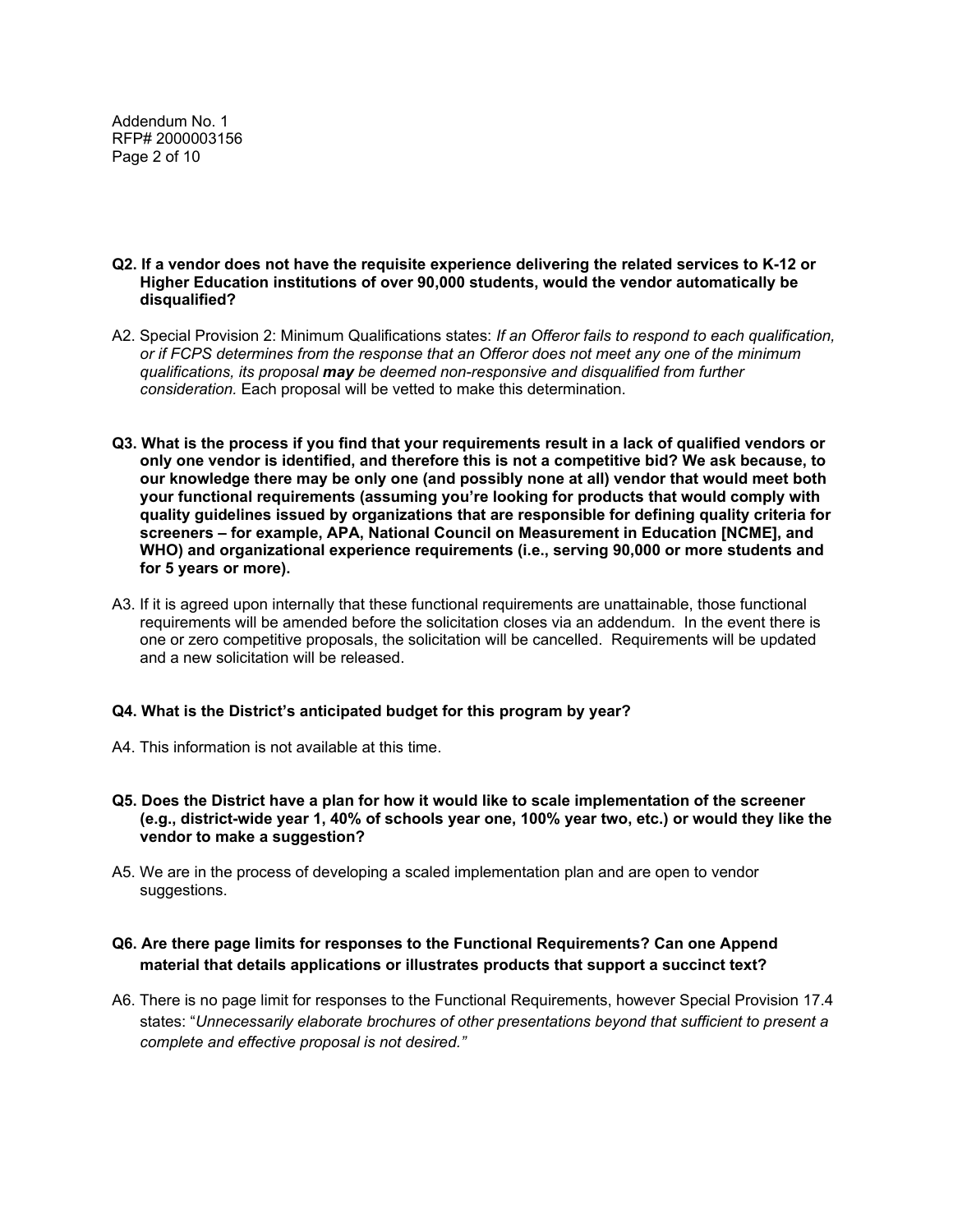Addendum No. 1 RFP# 2000003156 Page 3 of 10

**Q7. In the Scope of Services statement 1.1., do you consider an SEL Intervention Program a "related "service." In other words, is FCPS requesting a description of an intervention program and its costs, if one is part of the proposed SEL system?** 

A7. Yes.

### **Q8. What is the expected Start Date for the contract?**

- A8. The expected start date of the contract would be the 2021-2022 school year.
- **Q9. In the** *Background section, statement 5.5* **stresses "students' mental health" and "socialemotional barriers to students' ability to access the academic curriculum." Given this statement, is FCPS interested in a screening system that measures both positive, strengthfocused SEL skills and related emotional behavior concerns (e.g., key internalizing and externalizing behaviors) or only positive strength-focused behaviors?**
- A9. The focus is on a screening system that is strength-focused and measures SEL skills.

### **Q10. Does FCPS have a specific set of SEL Competency Standards that guide instruction?**

A10. Not at this time. There work is in progress.

### **Q11. Do they have an existing screening/progress monitoring system in place in the academic realm? (If so, which one and with what frequency?)**

A11. FCP uses, i-Ready through Curriculum Associates as the Universal Screener for reading and math. It is administered to all K-6 students twice a year.

## **Q12. Do they have a student data dashboard system in operation, and if so, which provider do they use?**

- A12. FCPS uses the Student Information System (SIS) to store and organize student demographic data and information related to scheduling, attendance, discipline, health, grades, test results, and academic programs. SIS is a secure, web-based system accessible by staff, students, and parents. FCPS also uses EDSL (Education Decision Support Library) – a web based data warehouse for school improvement planning, teacher training, program evaluation, and other resources.
- **Q13. In** *Requirements 7.1 and 7.2***, you use the terms "progress monitoring." By this term, do you mean a specific assessment tool that is completed multiple times during the year and is sensitive to behavior/skill changes resulting from a program that teaches specific SEL competencies aligned with the CASEL framework? Alternatively, do you mean an assessment that simply is used at the beginning and end of year to provide a change score,**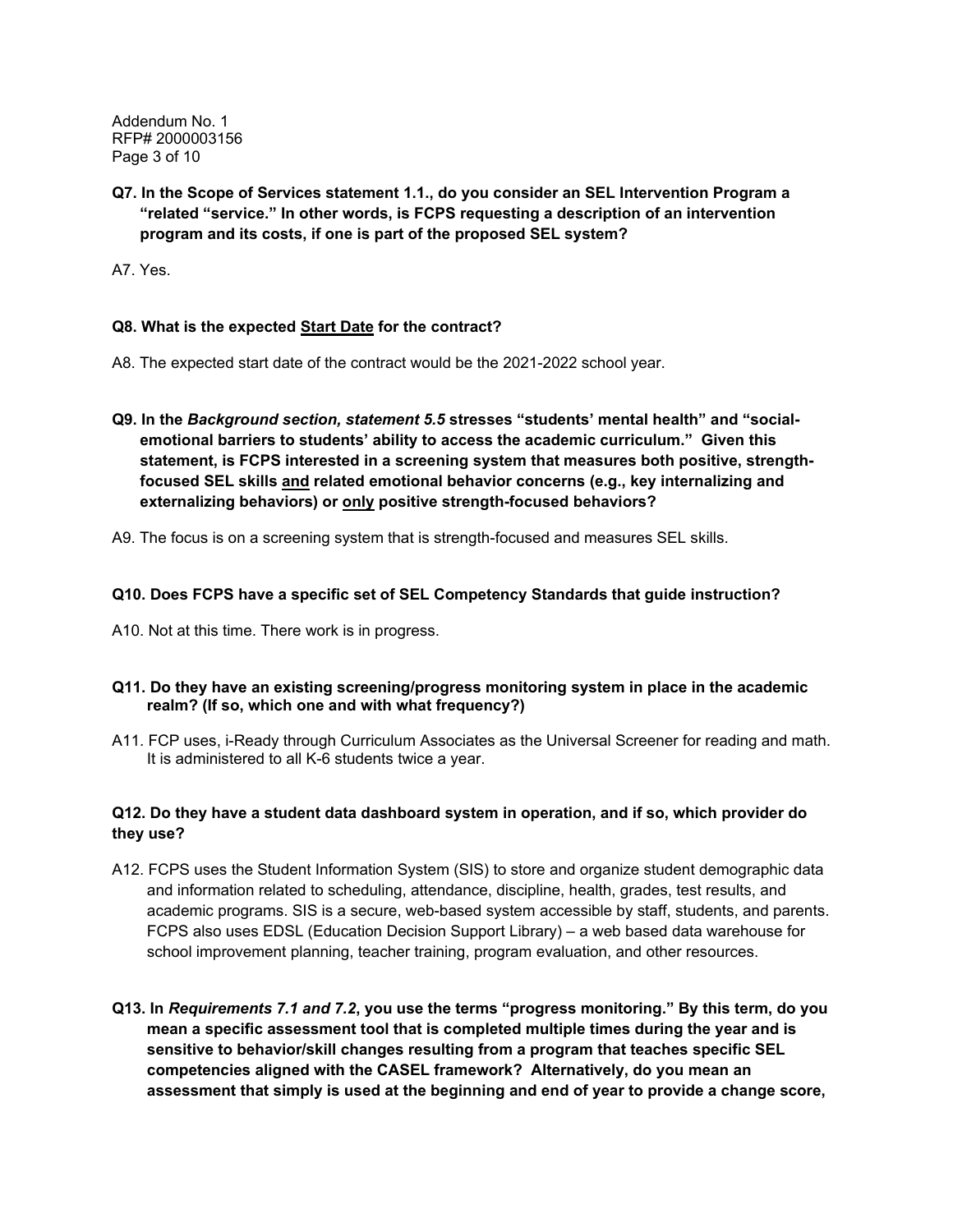Addendum No. 1 RFP# 2000003156 Page 4 of 10

> **such as a Reliable Change Index? Also, as part of the Evidence you describe for** *Requirement 7.1***, you identify students, parents, and teachers as respondents. What specific grades for student respondents are required to be included?**

- A13. We are open to a variety of options. Progress monitoring may be as basic as a change score from the beginning to the end of the year, or more involved assessment that is sensitive to skill growth throughout the year. We have not predetermined what our progress monitoring process will entail, so there is room for flexibility. Regarding student respondents; we have not yet identified specific grades where student responses would be required.
- **Q14. In** *Requirement 7.2,* **you ask for "resources …to aid educators in instructional planning to meet the needs of students identified at-risk" and go on to describe intervention resources. If an intervention program exists that is aligned with the screening-diagnostic-progress monitoring assessment results, should it be built into the budget plan or provided as an Optional Cost?**
- A14. Please provide it as an optional cost.
- **Q15. Related to** *Requirement 7.2,* **is there one or more SEL intervention programs already in use in FCPS? If so, could you please identify these programs by name and indicated if they are aligned with the CASEL competency framework?**
- A15. There are over 50 SEL programs/approaches currently in use within FCPS at the Tier 1, Tier 2, and Tier 3 levels, all of which are aligned at least to some degree with the CASEL competency framework. Some of the more commonly used Tier 1 approaches include RULER, Second Step, Positivity Project, Responsive Classroom, Kimochis, Mind Up, Strong Start/Strong Kids/Strong Teens, and Zones of Regulation.

## **Q16. In** *Requirement 7.3.A,* **you ask about sensitivity and specificity. Is any particular outcome or classification (e.g., special education placement, ODRs, academic performance, performance on more comprehensive assessment) of particular interest?**

- A16. Broadly speaking, we are interested in both short-term outcomes (e.g., SEL skill acquisition, improved attitudes, enhanced learning environment) and behavioral/academic outcomes (e.g., positive social behavior, fewer conduct problems, reduced emotional distress, improved academic performance).
- **Q17. In** *Requirement 7.3. E,* **you ask about "item difficulties, as well as item classifications based on thinking level (e.g., Webb's depth of knowledge, Bloom's taxonomy). These are item characteristics typically associated with academic achievement tests, not behavior rating scales or social behavior measures. Is this requirement still relevant to this RFA or perhaps left from a previous RFA?**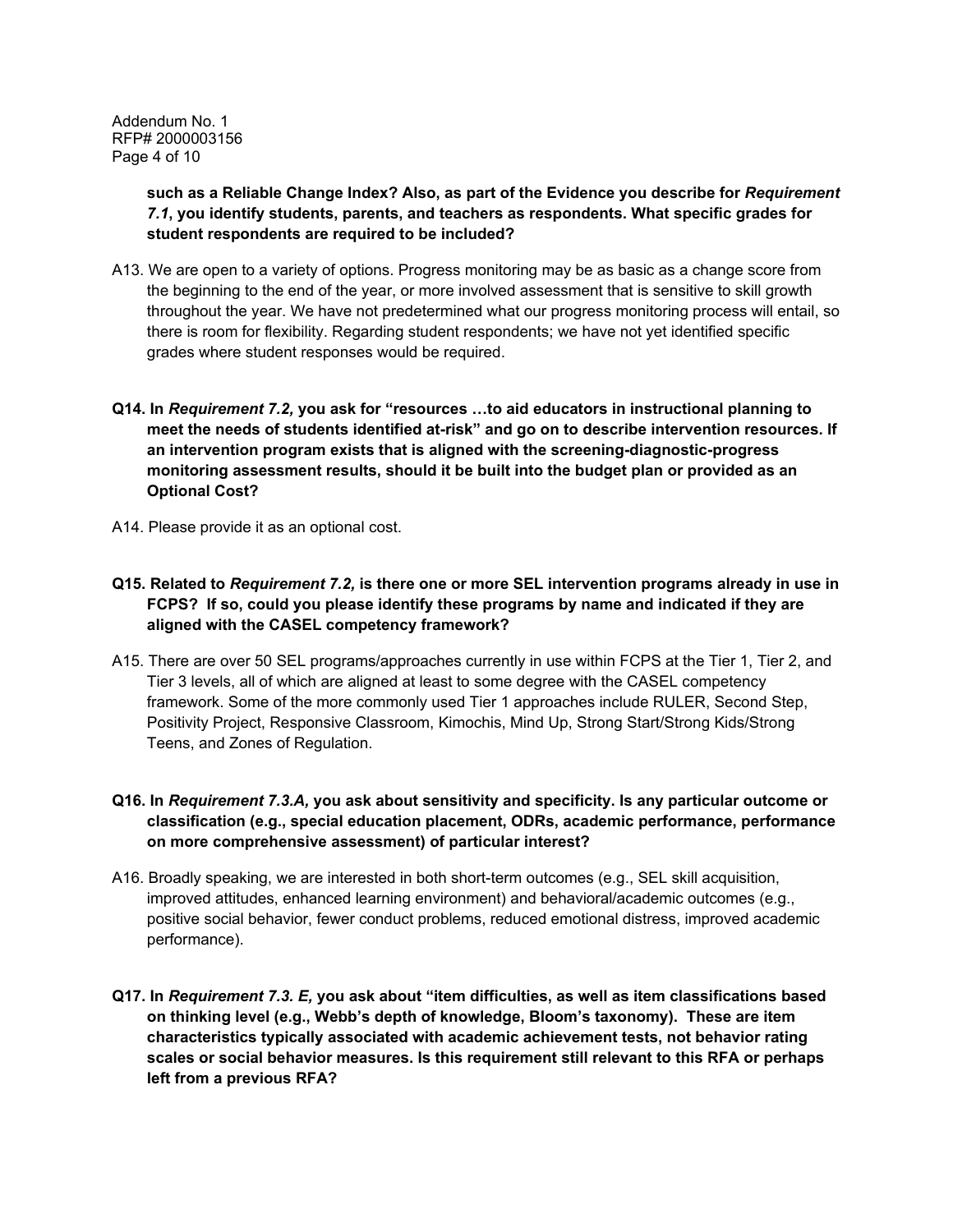Addendum No. 1 RFP# 2000003156 Page 5 of 10

A17. These need not be provided if they are not available or relevant to the proposed solution

### **Q18. In** *Requirement 7.3.I.* **You ask for details on number and comparability of available test forms. Are multiple or alternate forms required?**

- A18. They are not required. We only ask that these details be provided if multiple/alternate forms are available.
- **Q19. In** *Requirement 7.7.* **One of the PD needs listed is, 'Diagnostic protocol to determine specific learning gaps in students' mathematical competencies.' The reference to "mathematical competencies" appears to be a question from a previous RFA, but nonetheless, are you asking for a gap analysis of students' SEL competencies and strategies to reduce or eliminate gaps?**
- A19. Please disregard the reference to "mathematical competencies," but we are interested in analyzing students' SEL profiles and determining both how to capitalize on areas of strength and how to identify and address SEL skill deficits. This is captured under the RFP modifications.

### **Q20. Can FCPS please clarify which grades will be using the screener?**

A20. K-12.

### **Q21. Can FCPS please identify the approximate number of students who will be using the screener?**

A21. Approximately 187,000.

### **Q22. Of FCPS's 198 schools, how many will be "in-scope" for this SEL engagement?**

A22. All of them.

### **Q23. When does FCPS anticipate making an award determination?**

- A23. Depending on availability and scheduling, the RFP process can take 4 to 6 months after close.
- **Q24. Section 10 of the RFP identifies the five separate files (Sections 1-5\_ that bidders should upload on Bonfire. In which of these sections should Appendix G (Price Summary) be included? Or should it be included within its own separate file as Section 6. Please provide specific instructions for submitting Appendix G.**
- A24. Please see the Requested Documents section in Bonfire that details a submission area for Appendix G: Cost Proposal. The Price Summary should not be in any of the Sections, as the Sections are designated to the Technical Proposal, which is separate from the Cost Proposal.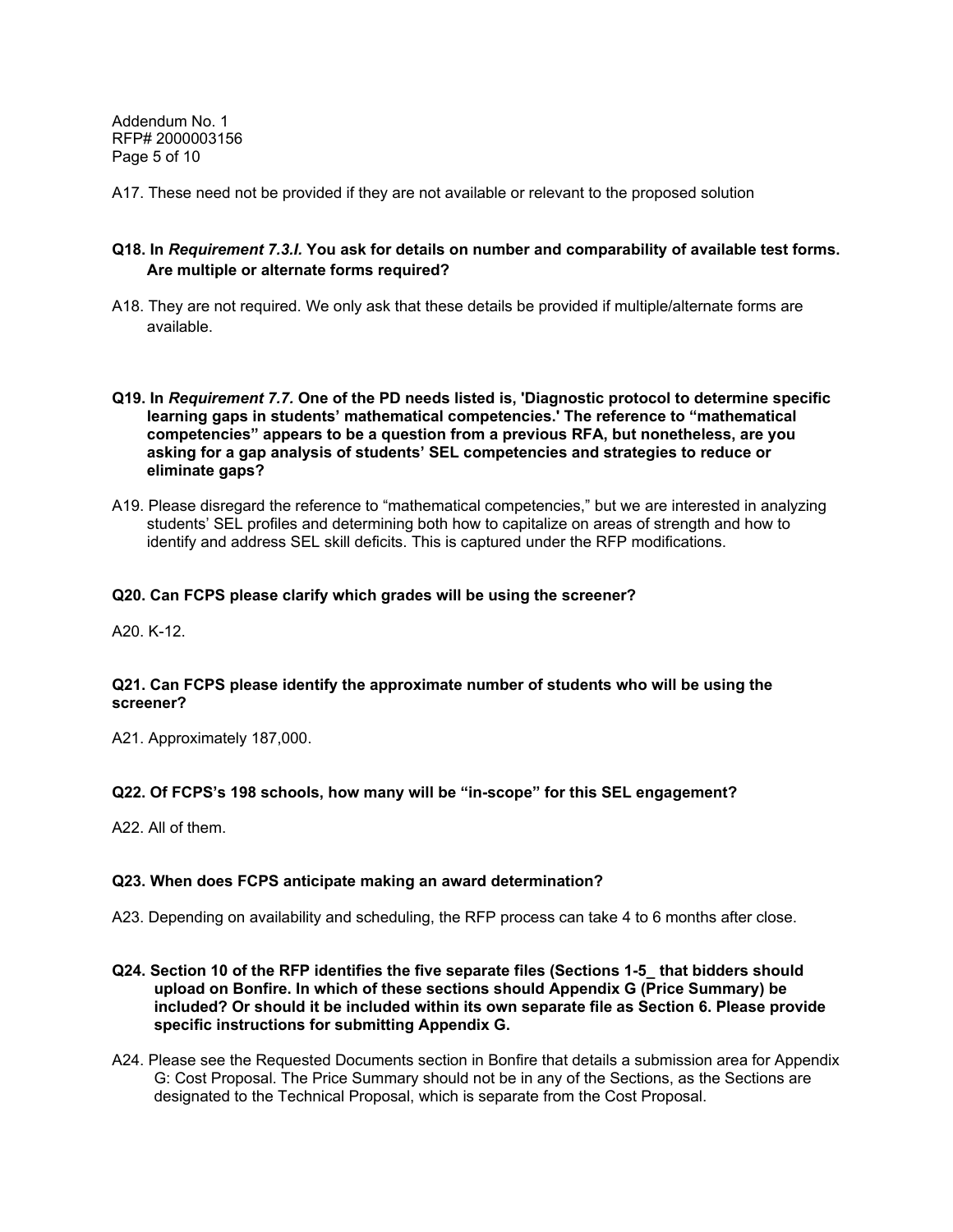Addendum No. 1 RFP# 2000003156 Page 6 of 10

#### **Q25. Would FCPS prefer the Technical Proposal to be uploaded as a single file or as multiple file attachments (one for each section)?**

A25. The preference is for a single pdf uploaded per section (Section 1-5, and Appendix G: Cost Proposal). If there is proprietary information and the Offeror chooses to submit a redacted copy, please submit as a separate file.

#### **Q26. Regarding Appendix E – Functional Requirements, would a PDF response addressing each required feature + provided evidence be acceptable (as opposed to responses in table format)?**

A26. Yes, this is acceptable.

### **Q27. Regarding Appendix F – Technical Requirements, could FCPS please elaborate on what is to be provided for the "Short Link to Vendor Documentation?"**

A27. "Short Link to Vendor Documentation" should refer to a section in the proposal.

### **Q28. Regarding Appendix F – Technical Requirements, does the "Short Link to Vendor Documentation" mean a link to a section of our proposal, or to a relevant documentation on a website?**

A28. "Short Link to Vendor Documentation" can reference a section in the proposal or relevant documentation on a website.

### **Q29. Could FCPS please confirm that it is sufficient for offerors to include additional information/documentation at the end of Appendix F – Technical Requirements instead of providing a link?**

A29. The purpose of the link is to create an easy reference for the evaluation committee. If the information/documentation provided at the end of Appendix F can be easily referenced with the Technical Requirement, this is acceptable.

### **Q30. Regarding Appendix F – Technical Requirements, Could FCPS please define a "Short" vs "Detailed" narrative?**

A30. Short implies 1 to 3 sentences, depending on the requirement. Detailed would exceed this.

### **Q31. How many students does FCPS wish to serve through the social-emotional learning universal screener program in the first year?**

A31. We are in the process of developing a plan for how we would like to scale implementation of the screener, but this has not been finalized.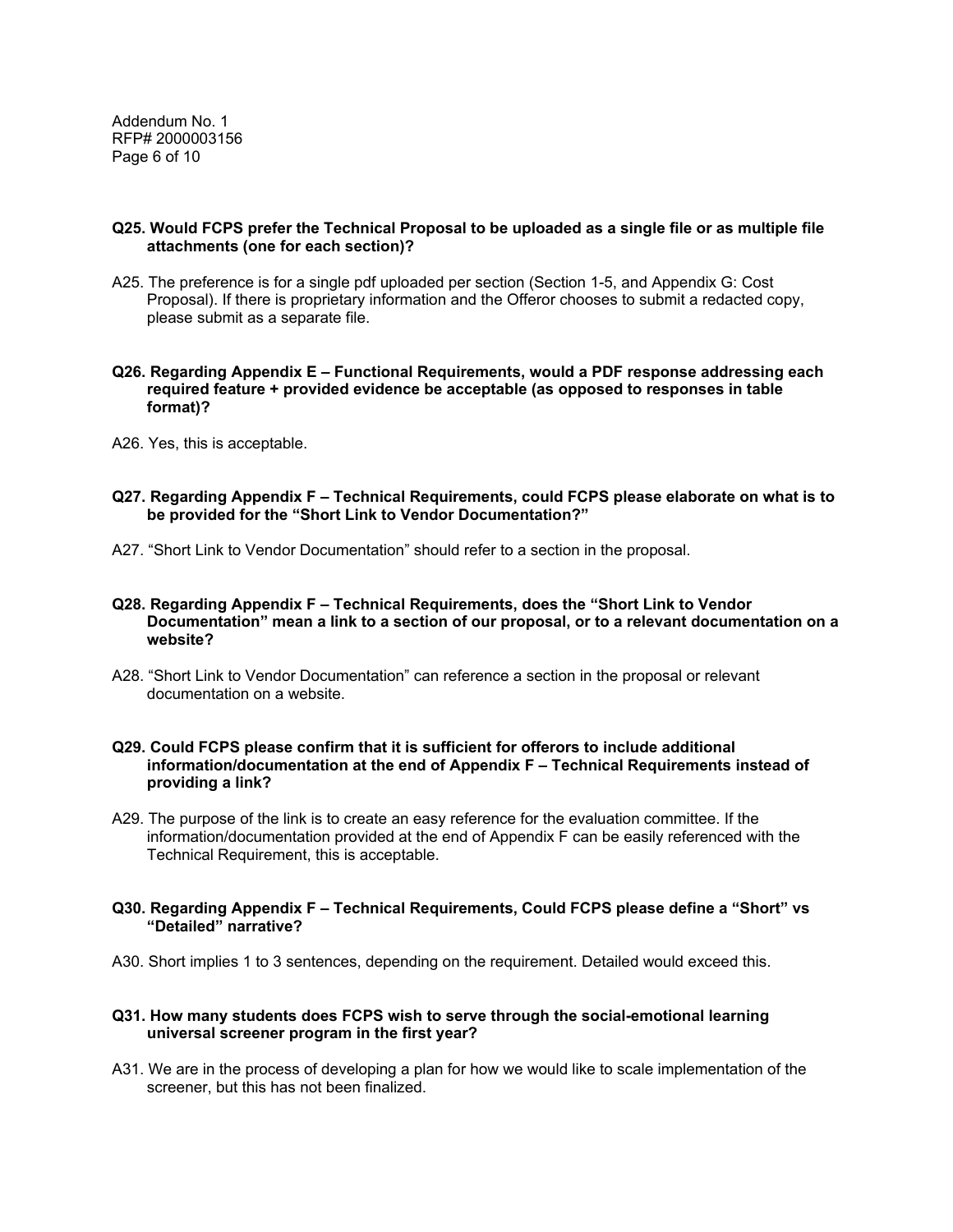Addendum No. 1 RFP# 2000003156 Page 7 of 10

### **Q32. How many students does FCPS wish to serve through the social-emotional learning universal screener program each year after the first year?**

- A32. We are in the process of developing a plan for how we would like to scale implementation of the screener, but this has not been finalized.
- **Q33. Which grade levels does FCPS wish to serve through the social emotional learning universal screener?**

A33. K-12.

### **Q34. Whom (which roles) does FCPS envision as the primary users of the social-emotional learning data collected through this program?**

A34. School administrators, school psychologists, school social workers, and school counselors.

### **Q35. When does FCPS wish to roll out the social-emotional learning universal screener program?**

A35. During the 2021-2022 school year.

### **Q36. To what degree does FCPS have embedded social-emotional learning practices and programs already in place in the division vs. desiring frameworks and recommendations from a vendor or a vendor's product?**

A36. There are over 50 SEL programs/approaches currently in use within FCPS at the Tier 1, Tier 2, and Tier 3 levels, all of which are aligned to some degree with the CASEL competency framework, which guides our implementation practices. Work is currently underway to develop a division-wide implementation plan for SEL and related goals, guided by the CASEL competency framework and, ultimately, by the VDOE SEL Standards set to be released in July 2021. Vendors are welcome to share their own recommendations as well, as they relate to their proposed solutions.

### **Q37. Does FCPS currently have a multi-tiered systems of support (MTSS) data system in place that allows educators to track interventions for students?**

A37. Yes.

### **Q38. Does FCPS use an MTSS framework for providing academic support to students, and how embedded is this framework?**

A38. Yes, each school provides academic support/intervention through an MTSS framework.

### **Q39. Does FCPS currently take an MTSS approach to supporting social-emotional learning?**

A39. Yes.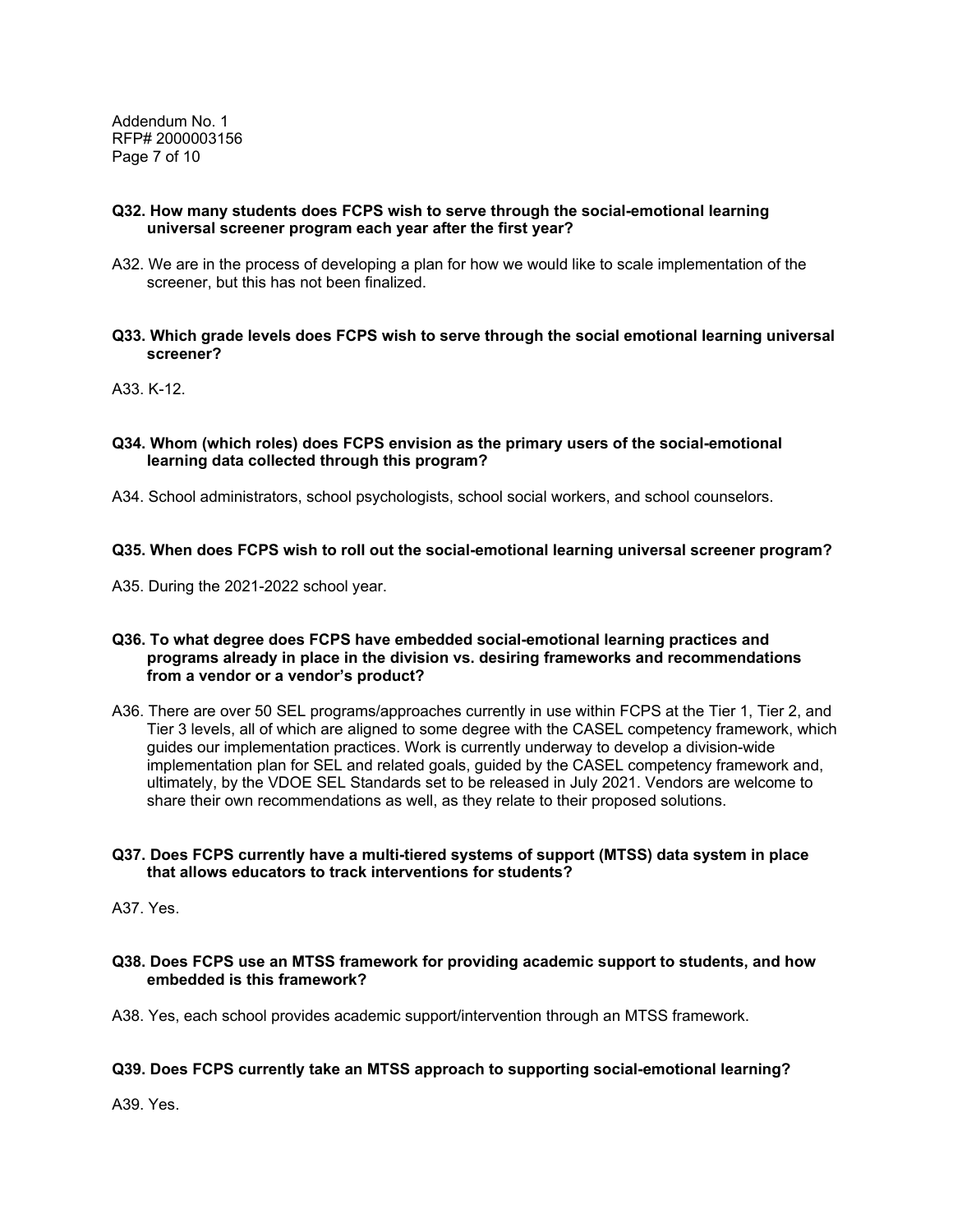Addendum No. 1 RFP# 2000003156 Page 8 of 10

### **Q40. Does FCPS plan to take an MTSS approach to supporting social-emotional learning in the future as part of the universal social-emotional learning screener program?**

A40. Yes.

#### **Q41. Does the division have a desired criterion measure in mind for the screener (referencing the language "perform satisfactorily on a criterion measure")?**

A41. Broadly speaking, we are seeking to promote and assess both short-term outcomes (e.g., SEL skill acquisition, improved attitudes, enhanced learning environment) and behavioral/academic outcomes (e.g., positive social behavior, fewer conduct problems, reduced emotional distress, improved academic performance).

#### **Q42. If the division does not have a specific desired criterion measure in mind for the screener (reference the language "perform satisfactorily on a criterion measure"), is FCPS thinking about performance on a more comprehensive social-emotional learning assessment? Or, academic performance, disciplinary outcomes, clinical assessment?**

A42. Broadly speaking, we are seeking to promote and assess both short-term outcomes (e.g., SEL skill acquisition, improved attitudes, enhanced learning environment) and behavioral/academic outcomes (e.g., positive social behavior, fewer conduct problems, reduced emotional distress, improved academic performance).

### **Q43. What is the anticipated budget for the first year of this program?**

A43. This information is not available at this time.

### **Q44. What is the anticipated budget for each year of this program after the first year?**

A44. This is unknown.

### **Q45. How does the district prefer the format of the response to Appendix E & F (in the table provided on the form or as a narrative in a Word document with responses to each prompt)?**

A45. Appendix F: Technical Requirements should use the table provided. Appendix E may be provided in narrative form as long as each Functional Requirement is easily referenceable from the RFP. The preference for submission file type is pdf.

### **Q46. Due to the RFP being an electronic submission, will the district also accept electronic signatures on the required forms?**

A46. Yes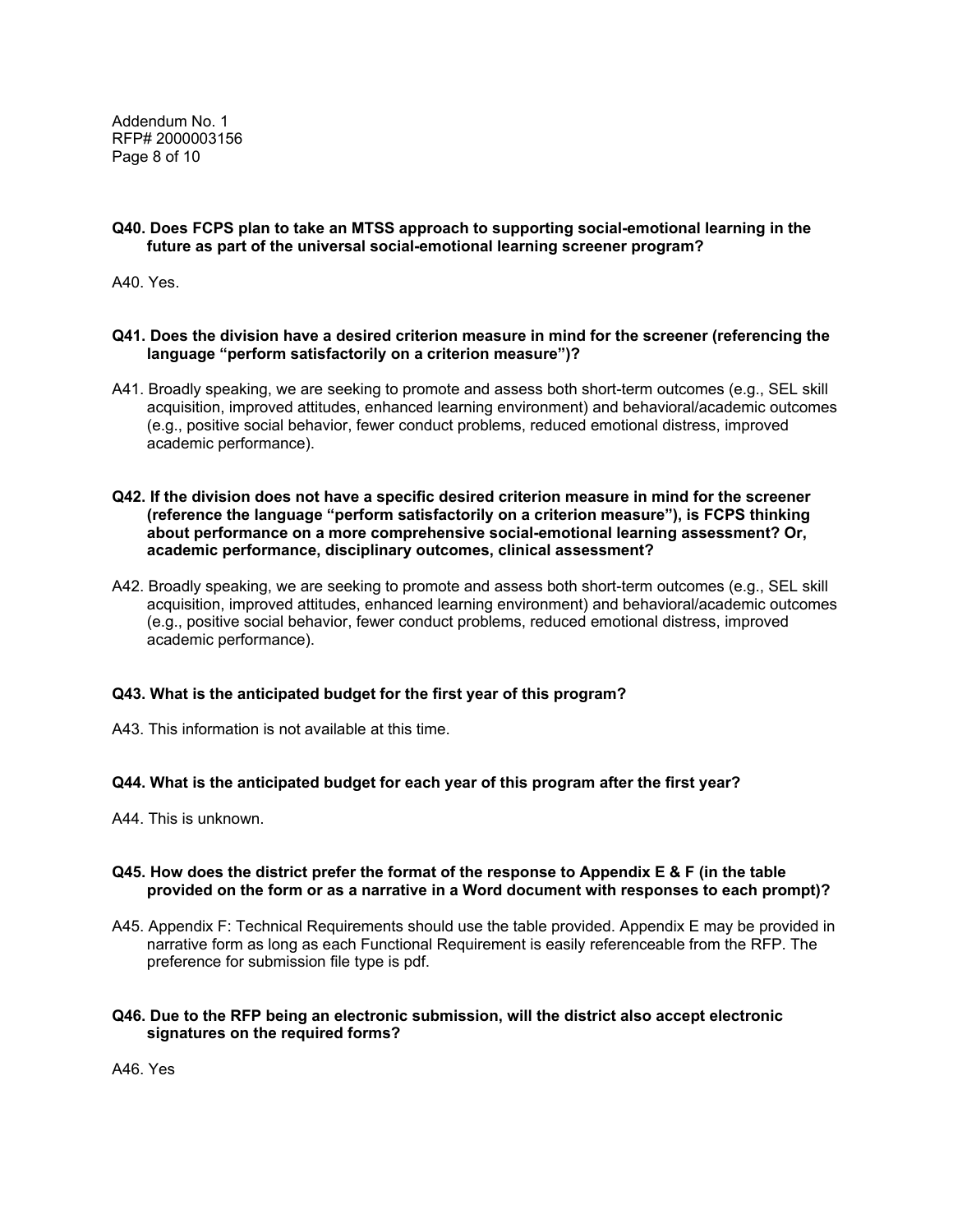Addendum No. 1 RFP# 2000003156 Page 9 of 10

#### **Q47. What personnel supports are in place to support the roll out and use of the data?**

A47. Classroom teachers, school administrators, school psychologists, school social workers, and school counselors will support this process.

**Q48. Can you confirm we do not need to submit a sandbox environment with our response, but only if it is requested by FCPS after our proposal has been submitted? I see the sandbox environment language on page 3, section 9.2, but also see on page 8, section 21.6 that the sandbox evaluation is part of the evaluation criteria, so I wanted to double check** 

A48. Offerors do not have to submit a sandbox environment with their response.

**Q49. Appendix F, T39 states, "The solution must meet or exceed FCPS Security Profile requirements below." However, there are no further security-related requirements below T39 – the next section is 8.8, Solution Architecture. Is there missing information here or is T39 able to be disregarded?** 

A49. We have included the referenced FCPS Security Profile in this Addendum 1 under Attachment A.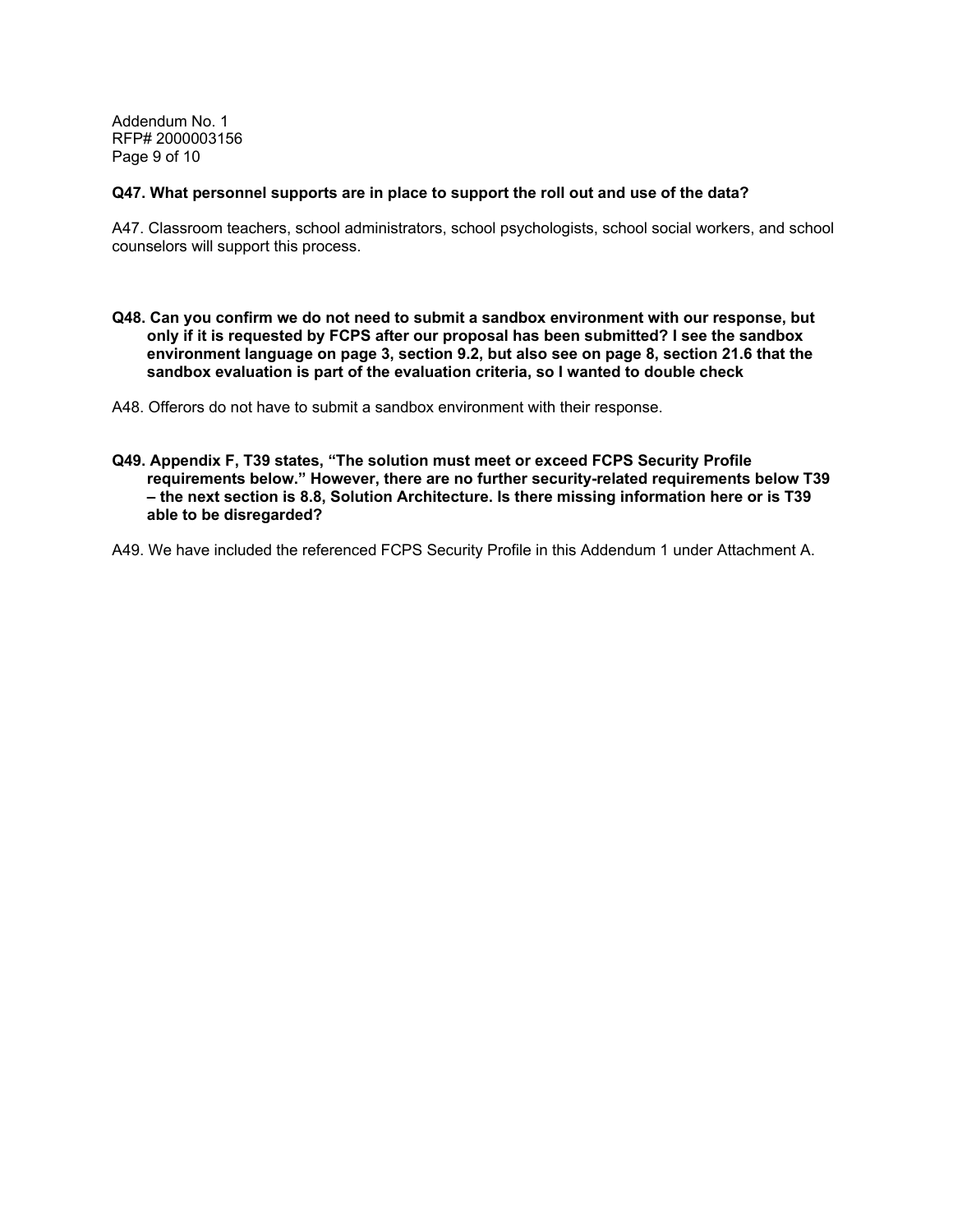Addendum No. 1 RFP# 2000003156 Page 10 of 10

All other terms and conditions remain unchanged.

Laila Sultan

Laila Sultan **Coordinator** 

THIS ADDENDUM IS ACKNOWLEDGED AND IS CONSIDERED A PART OF THE SUBJECT REQUEST FOR PROPOSAL:

\_\_\_\_\_\_\_\_\_\_\_\_\_\_\_\_\_\_\_\_\_\_\_\_\_\_\_\_\_\_\_\_\_\_\_\_\_\_\_\_\_\_\_\_\_\_\_\_\_\_\_\_\_\_\_\_\_\_\_\_\_\_\_\_\_\_\_\_\_\_\_\_\_\_\_\_\_\_\_ Name of Firm

(Signature) (Date)

RETURN A SIGNED ORIGINAL AND COPIES AS REQUESTED IN THE SOLICIATION.

Note: SIGNATURE ON THIS ADDENDUM DOES NOT SUBSTITUTE FOR YOUR SIGNATURE ON THE ORIGINAL PROPOSAL DOCUMENT. THE ORIGINAL PROPOSAL DOCUMENT MUST BE SIGNED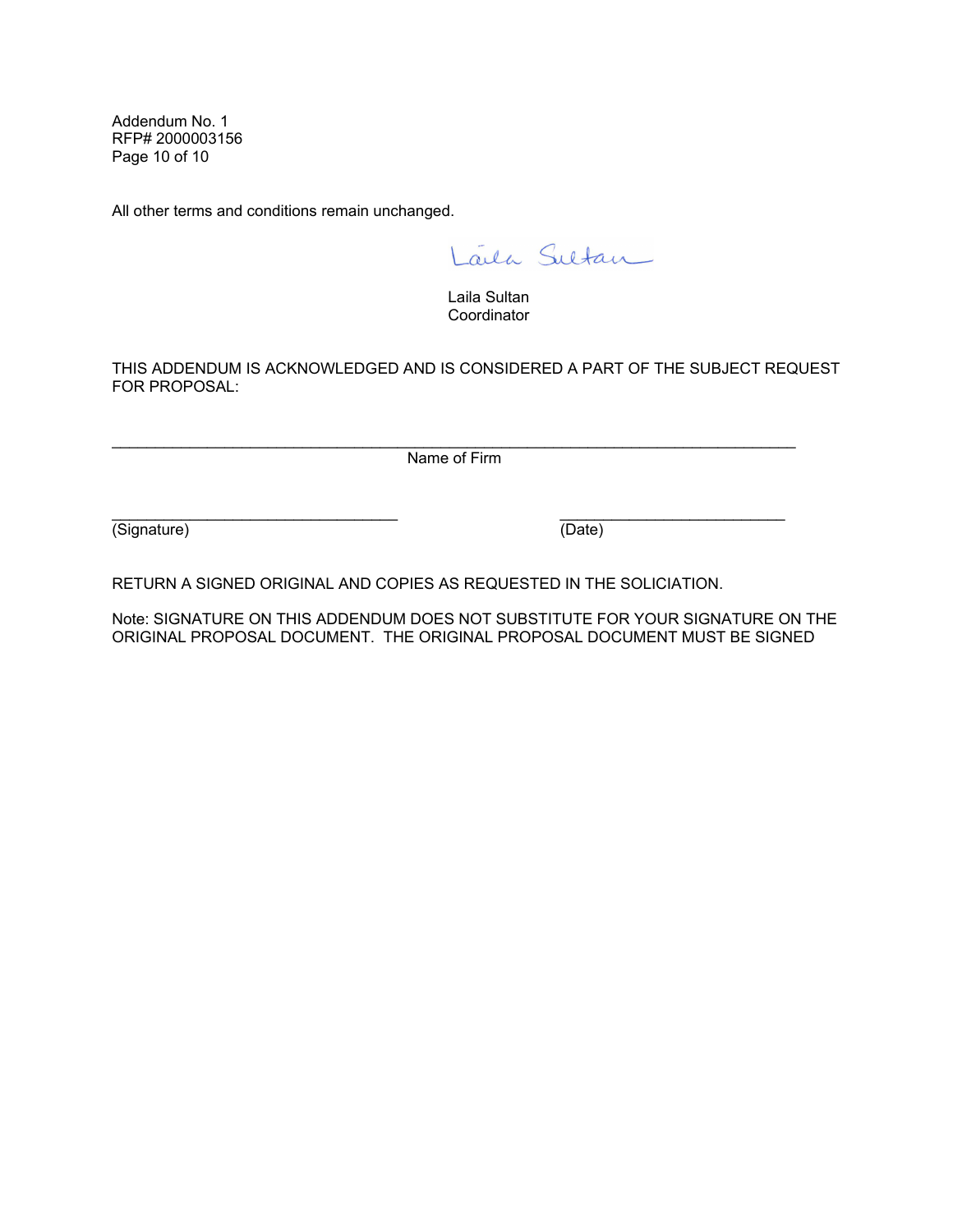# **FCPS Security Profile**

### **Summary**

This document seeks to define a set of minimum security standards that should be met by a solution when the solution is implemented on FCPS' behalf.

We categorize the application based on three different risk levels in an attempt to provide more accurate guidance on what security safeguards shall be implemented. The risk levels are determined by two major factors:

- What information is stored and managed by the solution
- How the information is accessed

Solutions that transmit, process, or store credit card and payment information should meet the Payment Card Industry Data Security Standard (PCI DSS). Details of the PCI standard can be viewed at https://www.pcisecuritystandards.org/security\_standards/pci\_dss.shtml.

## **Part I: Risk Level Designation**

We assign risk level based on the most sensitive information contained and managed by, as well as the accessibility of the solution/information.

| <b>Accessibility</b> |          | Information Contained in the Solution |        |                                          |  |
|----------------------|----------|---------------------------------------|--------|------------------------------------------|--|
|                      |          | Public<br>Data                        |        | Restricted Data   Private/Sensitive Data |  |
|                      | Intranet | _OW                                   | Low    | Medium-high                              |  |
|                      | Extranet | ∟ow                                   | Medium | High                                     |  |
|                      | Internet | Low                                   | Medium | High                                     |  |

**1. Public Data —**Information to which the general public may or must be granted access, according to the Virginia Freedom of Information Act (VFOIA) and other applicable statutes. By way of illustration only, some examples of Public Data include:

- Publicly posted information, such as press releases and school calendars
- Personal information that can or must be released to the public without signed authorization, such as job title, date of last hire and date of separation if applicable, and salary or rate of pay and records of the allowances or reimbursements for expenses of employees whose annual rate of pay is more than \$10,000.

**2. Restricted Data —** Information that shall be guarded due to proprietary, ethical, or privacy considerations, is exempt from release under VFOIA, and shall be protected from unauthorized access, modification, transmission, storage or other use. Members of the FCPS community may be granted access to Restricted Data. Disclosure of Restricted Data to members outside FCPS may be granted based on business or educational need-to-know or as required by law, policy, or legal process. By way of illustration only, some examples of Restricted Data include: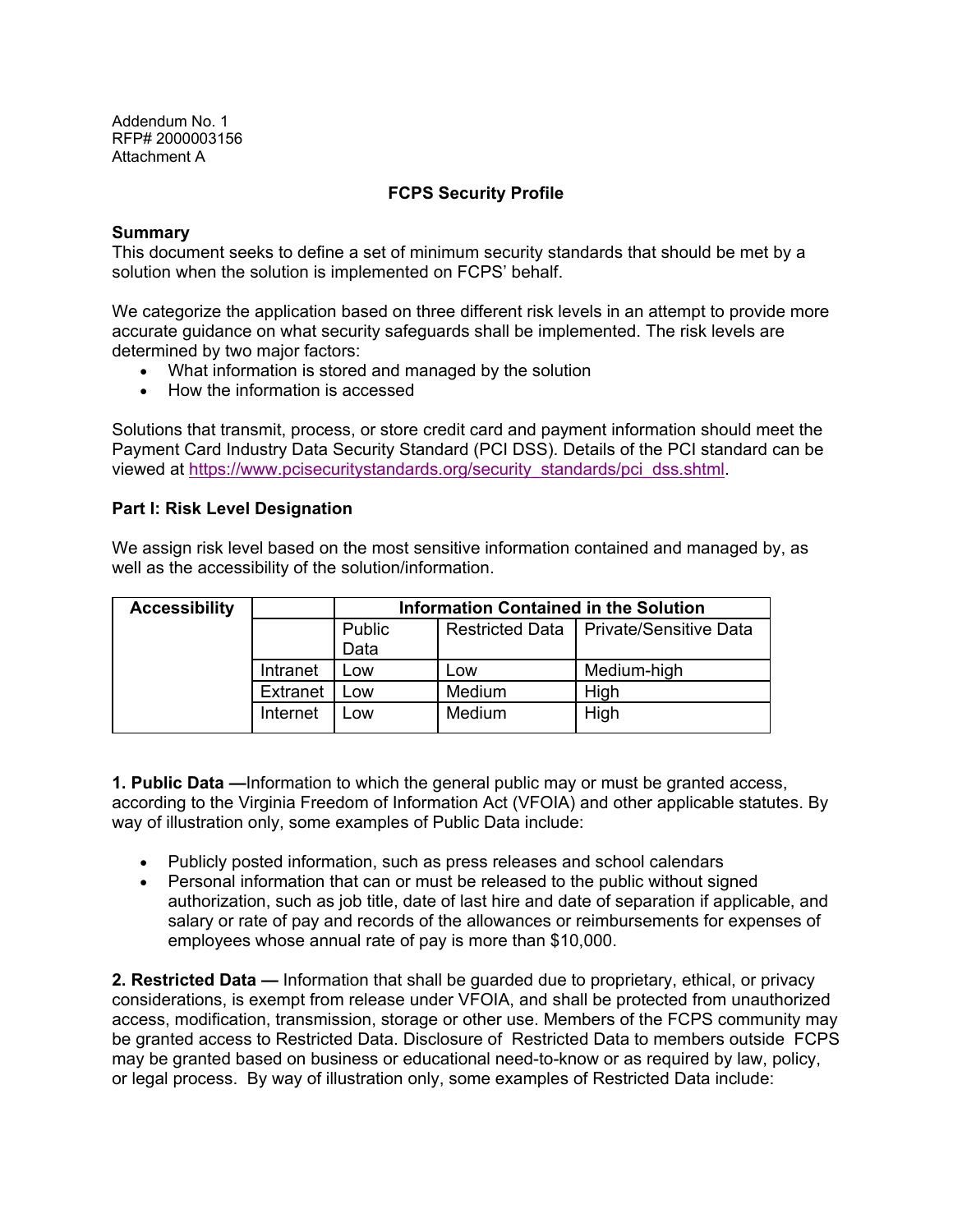> Employees' names, phone numbers, e-mail addresses, work locations, home addresses, and employee ID numbers

**3. Private or Sensitive Data —** Information protected -- by statute, regulation, FCPS policy, or contractual language and personal information about an individual -- which the individual can reasonably expect will not be made available to the public. Mishandling of private information may affect FCPS through financial and legal sanctions, loss of public confidence, and damage to FCPS' reputation. Access to private data shall be granted on a need-to-know basis only in accordance with statute, regulation, policy, and contractual language. By way of illustration only, some examples of Private or Sensitive Data include:

- Employee's social security number and bank account number
- Employee's medical records
- Student personally identifiable information (please see FCPS Student Scholastic Records Manual for the definition)

# **Part II: Comprehensive Security Profile for FCPS Enterprise Applications**

**Notes** 

- Requirements can be met by the solution as a whole, meaning either by the application itself, or by leveraging existing solutions that will enhance the security of the application.
- ꞏ R-Required; D-Desired

| <b>SECURITY STANDARDS</b>                                     |            | <b>RISK LEVEL</b> |             |  |
|---------------------------------------------------------------|------------|-------------------|-------------|--|
|                                                               | <b>LOW</b> | <b>MEDIUM</b>     | <b>HIGH</b> |  |
| <b>LOGICAL ACCESS CONTROL</b>                                 |            |                   |             |  |
| Need-to-Know (aka. least privilege) Principle                 | D          | R                 | R           |  |
| <b>Role-Based Access</b>                                      |            | R                 | R           |  |
| Idle Time Out                                                 |            | R                 | R           |  |
| Configurable Idle Time Out                                    |            | D                 | D           |  |
| Maximum Logon Attempts                                        |            | D                 | R           |  |
| Tiered Solution (Application and Database on                  |            | D                 | R           |  |
| Separate Physical or virtual Servers)                         |            |                   |             |  |
| <b>ACCOUNT MANAGEMENT</b>                                     |            |                   |             |  |
| <b>Unique UserID</b><br>$\bullet$                             | D          | R                 | R           |  |
| <b>Established Policies and Procedures for Account</b>        |            | R                 | R           |  |
| Provisioning, Modification, and Termination                   |            |                   |             |  |
| Providing Ability for FCPS to conduct periodic<br>$\bullet$   |            | D                 | R           |  |
| account audit                                                 |            |                   |             |  |
| <b>Bulk Account Data Load Encrypted</b>                       |            | D                 | R           |  |
| Use separate accounts for service and user/admin<br>$\bullet$ | D          | D                 | D           |  |
| logins                                                        |            |                   |             |  |
| <b>AUTHENTICATION AND AUTHORIZATION</b>                       |            |                   |             |  |
| Individual Login/Authentication for Users                     | D          | R                 | R           |  |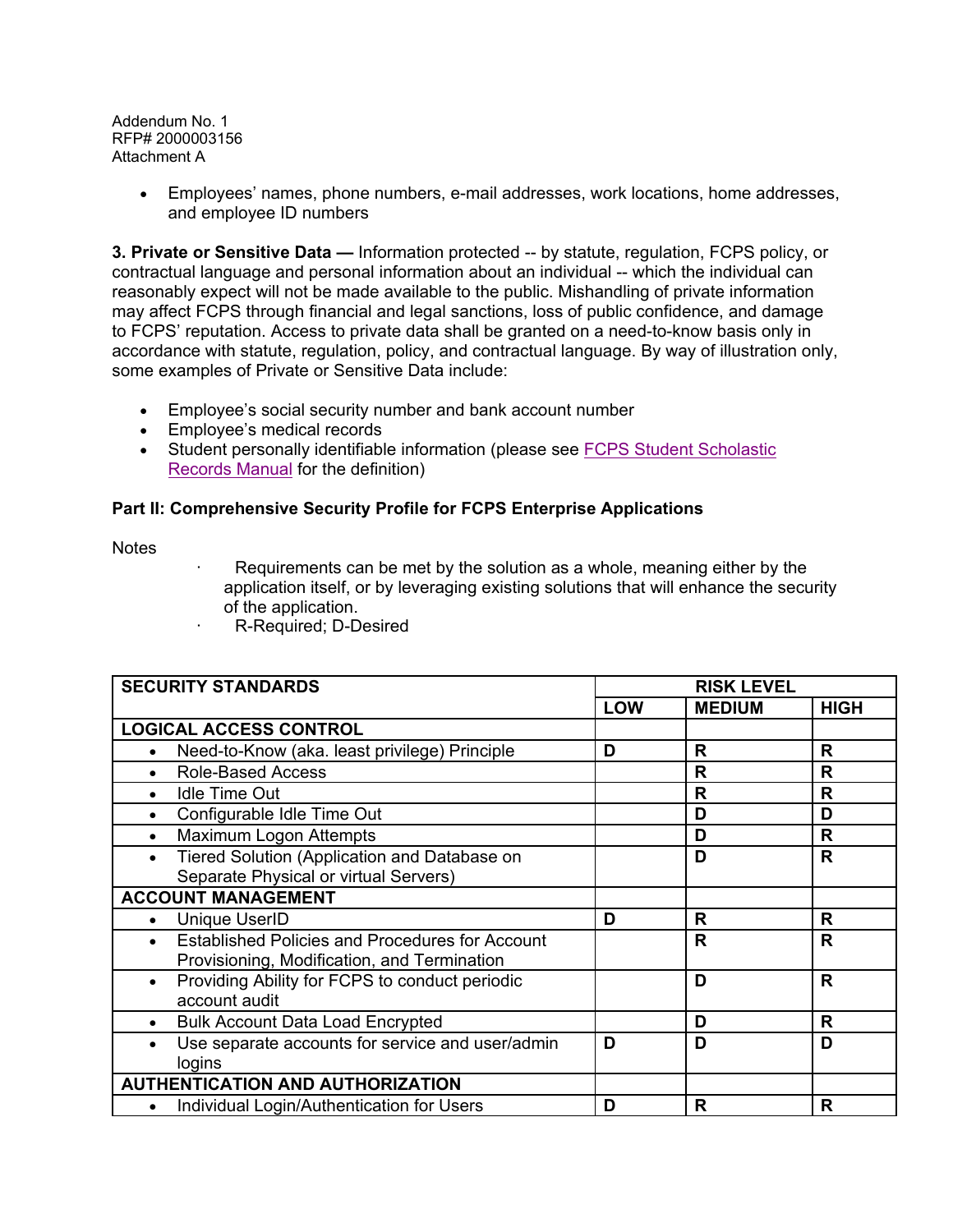|                | Individual Login/Authentication for Administrators          | R | R            | $\mathsf{R}$ |
|----------------|-------------------------------------------------------------|---|--------------|--------------|
| $\bullet$      | 2 Factor Authentication for Privileged Access               |   |              | D            |
| $\bullet$      | Ability to Work with FCPS LDAP/IDM                          |   | D            | D            |
|                | <b>PASSWORD POLICY</b>                                      |   |              |              |
| $\bullet$      | <b>Enforcing Password Length</b>                            |   | R            | R            |
| $\bullet$      | <b>Enforcing Password Complexity</b>                        |   | $\mathsf{R}$ | $\mathbf R$  |
| $\bullet$      | <b>Enforcing Password Expiration</b>                        |   | D            | R            |
| $\bullet$      | Capacity to Force Initial Password Change                   |   | $\mathbf R$  | $\mathbf R$  |
| $\bullet$      | <b>Transmission in Encrypted Format</b>                     |   | R            | R            |
| $\bullet$      | Stored in Encrypted Format                                  |   | $\mathsf{R}$ | $\mathsf{R}$ |
| $\bullet$      | Ability to Generate Initial Password Based on FCPS          |   | R            | R            |
|                | Requirements                                                |   |              |              |
| $\bullet$      | Ability to Provide Notification for Password Change         |   | R            | R            |
| $\bullet$      | Password Not Viewable in Clear-Text on Screen               |   | $\mathbf R$  | $\mathsf{R}$ |
| $\bullet$      | Password Can Be Changed on Demand                           |   | D            | R            |
| $\bullet$      | Username and Password Not Sent in the Same E-               |   | $\mathsf{R}$ | $\mathsf{R}$ |
|                | Mail                                                        |   |              |              |
|                | <b>TRANSPORT</b>                                            |   |              |              |
| $\bullet$      | <b>Encryption Enforced for Login Page</b>                   |   | $\mathsf{R}$ | R            |
| $\bullet$      | <b>Encryption Enforced for All Pages</b>                    |   | D            | $\mathbf R$  |
| $\bullet$      | <b>Encryption Enforced for Bulk Transfer</b>                |   | D            | R            |
| $\bullet$      | Server-Side Enforcement of TLS1.2 and Up                    |   | D            | R            |
| $\bullet$      | Server-Side Enforcement of Cipher Strength AES-128          |   | D            | R            |
|                | and AES-256 only                                            |   |              |              |
|                | <b>DESKTOP SECURITY</b>                                     |   |              |              |
| $\bullet$      | Cache Cleared Upon Exit of the Application                  |   | D            | R            |
| <b>STORAGE</b> |                                                             |   |              |              |
|                | <b>Storing Data That Is Minimally Necessary</b>             | R | R            | R            |
| $\bullet$      | Encrypt Data at Rest on Local Devices                       |   | D            | R            |
|                | <b>SECURE WEB DEVELOPMENT</b>                               |   |              |              |
| $\bullet$      | No Persistent Cookie for User Data                          |   | D            | R            |
| $\bullet$      | Remove Unused Default Pages and Extensions                  |   | D            | R            |
| $\bullet$      | <b>Directory Browsing Disabled</b>                          |   | $\mathsf{R}$ | $\mathsf{R}$ |
|                | <b>SECURE APPLICATION DEVELOPMENT</b>                       |   |              |              |
|                | Validation and Sanitization of All User                     |   | R            | R            |
|                | Input; Rejection of Malicious Input                         |   |              |              |
| $\bullet$      | Application Components Run with Least Amount                |   | R            | R.           |
|                | <b>Privilege Necessary</b>                                  |   |              |              |
|                | An application that provides system-wide directory          |   | R            | R            |
|                | listing must also provide a method to delist a student      |   |              |              |
|                | in the directory                                            |   |              |              |
| $\bullet$      | Processes and procedures for periodical security<br>updates |   | R            | R            |
| <b>AUDIT</b>   |                                                             |   |              |              |
|                |                                                             |   |              |              |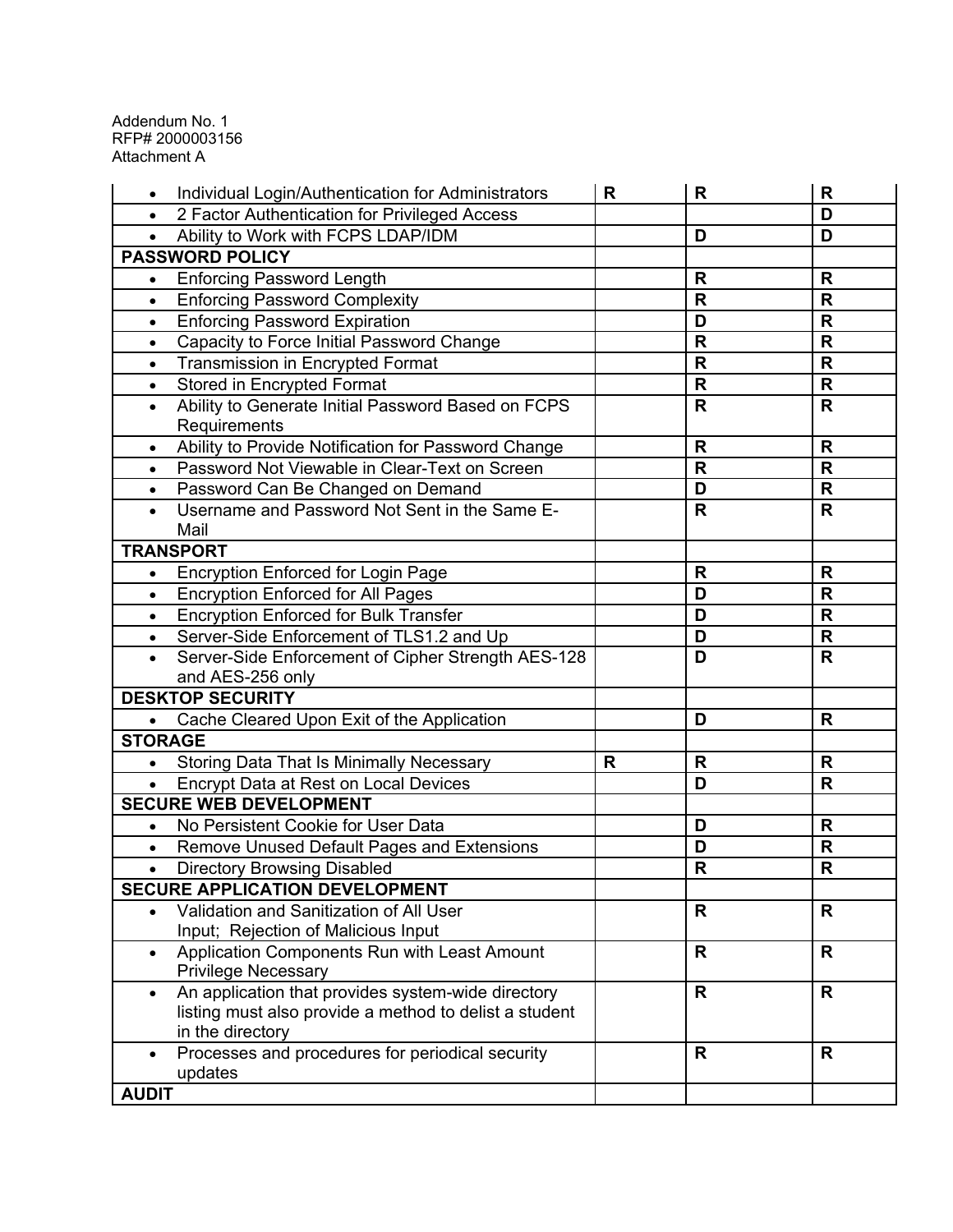| Audit Trails for Logon and Logoff<br>$\bullet$                      | R            | R            |
|---------------------------------------------------------------------|--------------|--------------|
| Audit Trails Capture Source IP Addresses and<br>$\bullet$           | D            | $\mathsf{R}$ |
| Timestamps                                                          |              |              |
| <b>Activity-Based Audit Trail</b><br>$\bullet$                      | D            | R            |
| Audit Trails for Privileged (System Administration)<br>$\bullet$    | $\mathsf{R}$ | $\mathsf{R}$ |
| <b>Activities</b>                                                   |              |              |
| <b>Capability to Report against Audit Trails</b><br>$\bullet$       | D            | R            |
| <b>Proactive Alert</b><br>$\bullet$                                 | D            | $\mathsf{R}$ |
| Mechanism to Protect the Integrity of the Log File<br>$\bullet$     | D            | $\mathbf R$  |
| <b>MOBILE APPLICATION</b>                                           |              |              |
| Designed for and Tested on Mobile Devices<br>$\bullet$              | R            | R            |
| Storage NOT on the Mobile Devices<br>$\bullet$                      | R            | R            |
| Password Protection on Mobile Client Application<br>$\bullet$       | $\mathsf{R}$ | $\mathsf{R}$ |
| <b>HOST SITE SECURITY</b>                                           |              |              |
| <b>Access Control</b>                                               |              |              |
| <b>Physical Access Control</b><br>$\bullet$                         | $\mathsf{R}$ | $\mathbf R$  |
| Visit Log and Sign-in<br>$\bullet$                                  | $\mathsf{R}$ | $\mathsf{R}$ |
| <b>Antivirus</b>                                                    |              |              |
| Processes and Procedures for OS, Application, and<br>$\bullet$      | R            | R            |
| <b>Virus-Protection Updates</b>                                     |              |              |
| <b>Backup</b>                                                       |              |              |
| Backup and Tape Storage Policy<br>$\bullet$                         | R            | R            |
| Secure Off-Site Tape Storage<br>$\bullet$                           | D            | $\mathsf{R}$ |
| <b>Off-Site Tape Encrypted</b><br>$\bullet$                         |              | D            |
| <b>Server and Network Infrastructure</b>                            |              |              |
| Server and Network Devices Hardening<br>$\bullet$                   | R            | R            |
| Dedicated Server or Separate Instance<br>$\bullet$                  |              | D            |
| <b>Complex Passwords for System Administrator</b><br>$\bullet$      | R            | R            |
| Accounts                                                            |              |              |
| Dual Factor Authentication for Privileged Access<br>$\bullet$       |              | D            |
| <b>Encrypted Session for Remote Administration</b><br>$\bullet$     | $\mathsf{R}$ | R            |
| Audit Trail for System Administration Activities<br>$\bullet$       | $\mathsf{R}$ | $\mathbf R$  |
| <b>Perimeter Firewall</b><br>$\bullet$                              | R            | R            |
| Firewalls That Protect from Both Outside and Inside<br>٠            | D            | R            |
| <b>Intruders</b>                                                    |              |              |
| Firewalls That Deny by Default and Grant on Request<br>$\bullet$    | $\mathsf{R}$ | $\mathsf{R}$ |
| <b>Firewalls That Conduct Stateful Inspection</b><br>$\bullet$      | R            | R            |
| Separation of Internal Resources and Public-Access<br>$\bullet$     | R            | R            |
| <b>Servers</b>                                                      |              |              |
| Secure and Segregated Wireless Network<br>$\bullet$                 | $\mathsf{R}$ | $\mathbf R$  |
| <b>Intrusion Protection Systems</b><br>$\bullet$                    | R            | R            |
| Maintaining and Reviewing Activities Logs for Critical<br>$\bullet$ | D            | $\mathsf{R}$ |
| Components                                                          |              |              |
| <b>Media Reuse and Disposal</b>                                     |              |              |